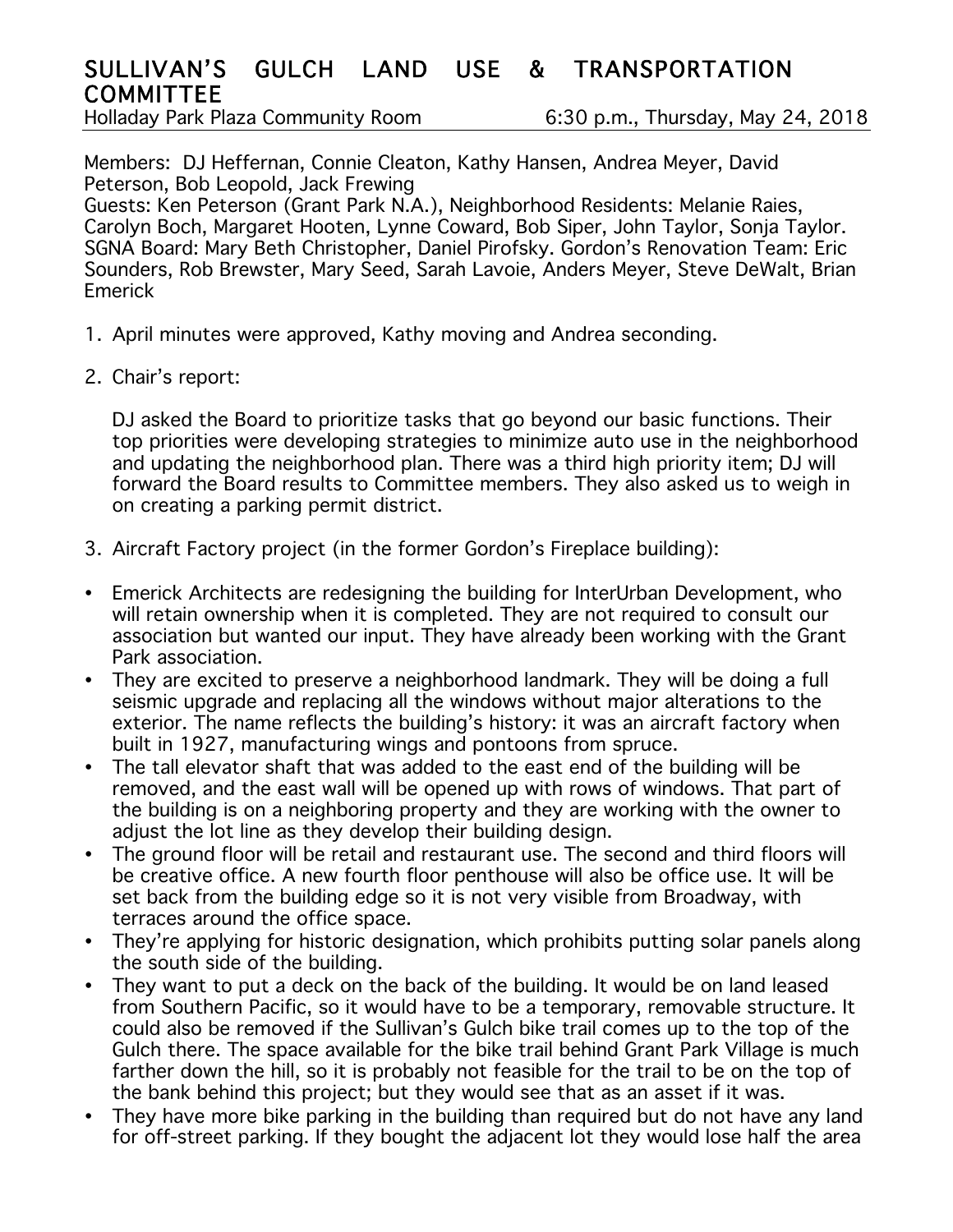to bring it up to code for stormwater management. But if they lease that land they could use it as it is and fit in more cars.

- The City is asking them to extend the sidewalk three feet to match Grant Park Village. That means they would lose the existing parking spaces in front of the building. Smaller retail tenants in Grant Park have had problems because of the lack of parking in front of their building. The City's proposed street alignment also does not include a left-turn lane from Broadway to 33<sup>rd</sup> Ave. southbound, a high priority for the Grant Park neighborhood association. So Emerick presented two other options for the street in front of their development:
	- One option has a curb extension at the corner with parking along most of the building. That retains 6 of the 7 on-street spaces and makes it safer for pedestrians crossing Broadway. They can remove the shrubs along the front of the building to make the sidewalk wider.
	- Another option puts Broadway on a "road diet," reducing it to one through lane in each direction with a left-turn lane in the middle. The right lane approaching 33<sup>rd</sup> Ave. would be a right-turn lane in both directions. There could also be parking along the north side of the street. This option allows the sidewalk to be extended to match Grant Park.
	- Discussion supported the need for on-street parking to support local retail, and having a left-turn lane to 33<sup>rd</sup> Avenue. The turn lane will make traffic flow much better and the "road diet" will calm traffic, making it a much safer intersection. It would also blend nicely with our goal of decoupling Broadway and Weidler.
	- We want to work with the Grant Park association, making both our voices stronger. Andrea moved and Bob seconded that we support the alternative street configurations that include a road diet and left-turn lane. Passed unanimously.
	- DJ will work with Ken Peterson to write a letter in support of Emerick's alternative street designs. He will circulate a draft before getting Board approval and having them send it to the City.
- 4. Neighborhood parking permit proposal:
- There is a proposal to establish a parking permit zone in the west end of the neighborhood from the north side of Multnomah to Weidler (excluding Weidler), from the west side of  $16<sup>th</sup>$  to  $21<sup>st</sup>$  Avenues (excluding  $21<sup>st</sup>$  Ave.).
- Mary Christopher will organize the effort to gather 50% of the residents' signatures. The neighborhood association has to sponsor the effort.
- We applied for a demonstration project that would test new, more flexible rules, but we were not selected. If new rules are adopted, we don't know if they will apply to existing permit zones retroactively, or whether we would have to gather signatures all over again.
- We could wait to see what the outcome of the demonstration projects is, but that could take years. We already have major parking issues, and they will soon get much worse as construction begins on the Lloyd Center properties.
- Bob Leopold asked that the east side of 17<sup>th</sup> Avenue between Multnomah and Wasco be excluded from the permit zone. The Fontaine fought to get 2-hour and 15-minute spaces there and does not want to lose them.
- Lynne Coward asked if other streets could get limited time spots so that we could address parking issues as needed. Different streets have different issues. But Bob said the City no longer allows 2-hour zones in residential areas. The Fontaine spots were grandfathered in.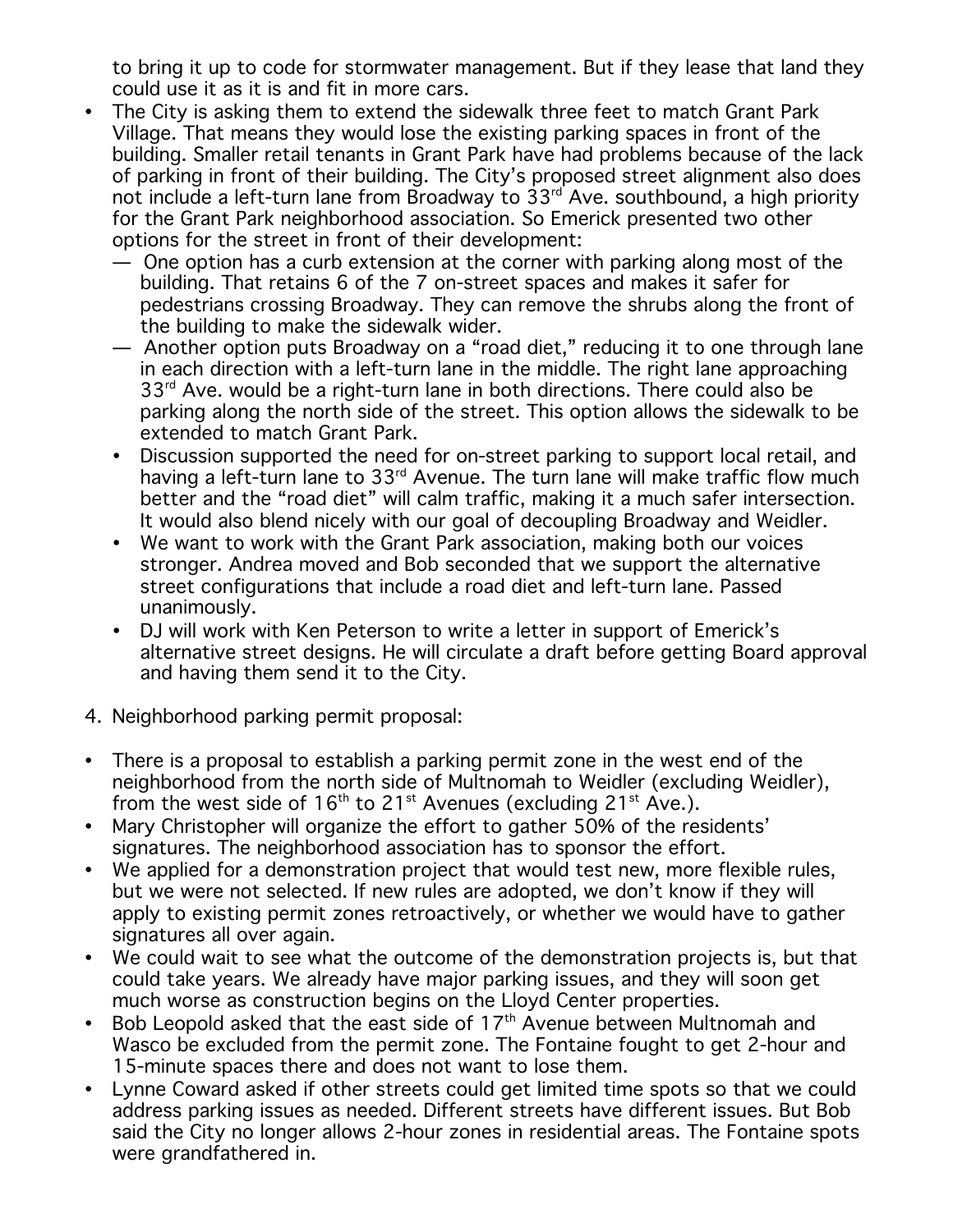- Lynne would like to see more information on who is parking in our neighborhood and why. When we applied for the demonstration project, the City did a parking survey. DJ will get that information.
- Lynn suggested the most effective way to present our case is to gather evidence and then approach commissioners rather than going to PBOT.
- DJ said that we can plug more information on parking problems into the neighborhood plan revision.
- Andrea moved and Bob seconded a motion to support the effort to create a permit parking zone in the west end area shown on the map excluding the east side of 17<sup>th</sup> Avenue from Multnomah to Wasco. Motion passed with Daniel Pirofsky abstaining.
- 5. Broadway-Weidler corridor study:
- The study will gear up soon. Their presentation at the last meeting made it clear they intend to present their plan and ask us to respond, rather than asking us to come up with ideas. We need to have clear goals for what we want out of this plan if we want to have any influence at all.